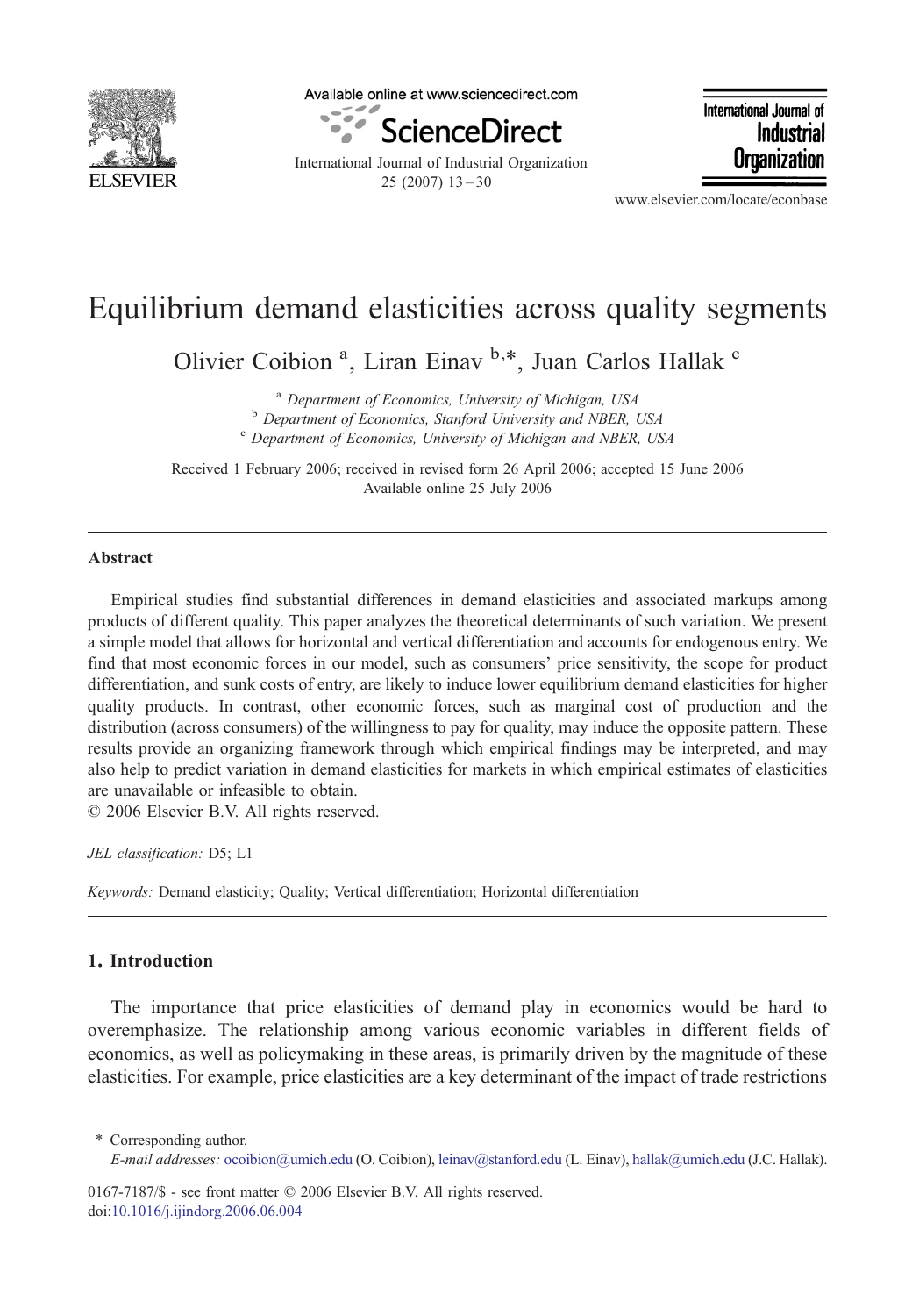on trade volumes, the extent of exchange-rate pass through into export prices, the incidence of a tax increase or a merger, or the effect of wage differentials on labor demand.

Empirical studies estimating demand systems for oligopolistic industries ([Bresnahan, 1987;](#page--1-0) [Hausman et al., 1994; Berry et al., 1995; Goldberg, 1995; Nevo, 2001; Petrin, 2002\)](#page--1-0) find substantial variation in estimated price elasticities of demand and associated markups across products. These studies attribute this variation to two key factors. First, consumers self-select into different quality segments within a market according to their price sensitivity. In particular, higher income consumers, who are less sensitive to price, are more likely to purchase high quality products. Therefore, price elasticities for high quality products are likely to be lower. [Hausman](#page--1-0) [et al. \(1994\)](#page--1-0), for example, use this argument to explain why own-price elasticities for popularpriced beers are somewhat higher than those of premium beers. Second, different segments of the market may vary in market structure and density of products. In particular, products in more densely populated segments face more competition, and therefore higher own-price demand elasticities. [Goldberg \(1995\)](#page--1-0), for example, finds low price elasticities for sports cars and luxury cars, higher for small (subcompact) cars, and highest for intermediate size cars. She argues that this pattern is driven by "the large number of models included in the intermediate and standard segments." [Berry et al. \(1995\)](#page--1-0) find a similar pattern in the automobile market, and use a similar argument to explain it.

These two explanations, price sensitivity and density of products, are not independent of one another. If consumers of premium beers are less price sensitive, markups and profits of premium beer manufacturers will tend to be higher. Higher profits will induce entry and crowding of the product space in this segment, which will increase price elasticities. Similarly, highly dense segments in the automobile market might be such because of entry, which was induced by lower price sensitivity of consumers and higher markups. Therefore, an explanation of the observed differences in demand elasticities across quality segments based on one of these factors alone is not fully satisfactory. Furthermore, other forces might also influence demand elasticities, not only directly but also indirectly, through their effect on entry incentives. For example, high quality products tend to have more attributes along which they can be differentiated from other products. While more differentiation induces weaker competition and lower demand elasticities, the resulting higher markups provide incentives to enter, thus creating an opposing force. More generally, since demand elasticities are not a primitive but are endogenously determined in a market equilibrium, understanding how they vary across quality segments requires a framework that takes into account the relevant forces that determine the equilibrium, and in particular the endogenous determination of the number of competing products and the sorting of consumers. The goal of this paper is to provide such a framework.

We develop a stylized theoretical model of industry equilibrium that predicts variation in equilibrium demand elasticities across quality segments as a function of market primitives, such as price sensitivity of consumers, scope for product differentiation, and marginal costs of production. While including most of the relevant ingredients of markets with horizontal and vertical differentiation, the model is still sufficiently simple to deliver closed-form solutions for the equilibrium values of demand elasticities and markups. As such, it is appealing for organizing the various conceptual determinants of equilibrium demand elasticity differences across quality segments in a single framework.

Given the widespread relevance of demand elasticities in economics, the analysis of their theoretical determinants is not only relevant for understanding observed regularities, but also for predicting differences in elasticities across quality segments when empirical estimates of demand elasticities are not available, which is often the case. Furthermore, since quality varies systematically